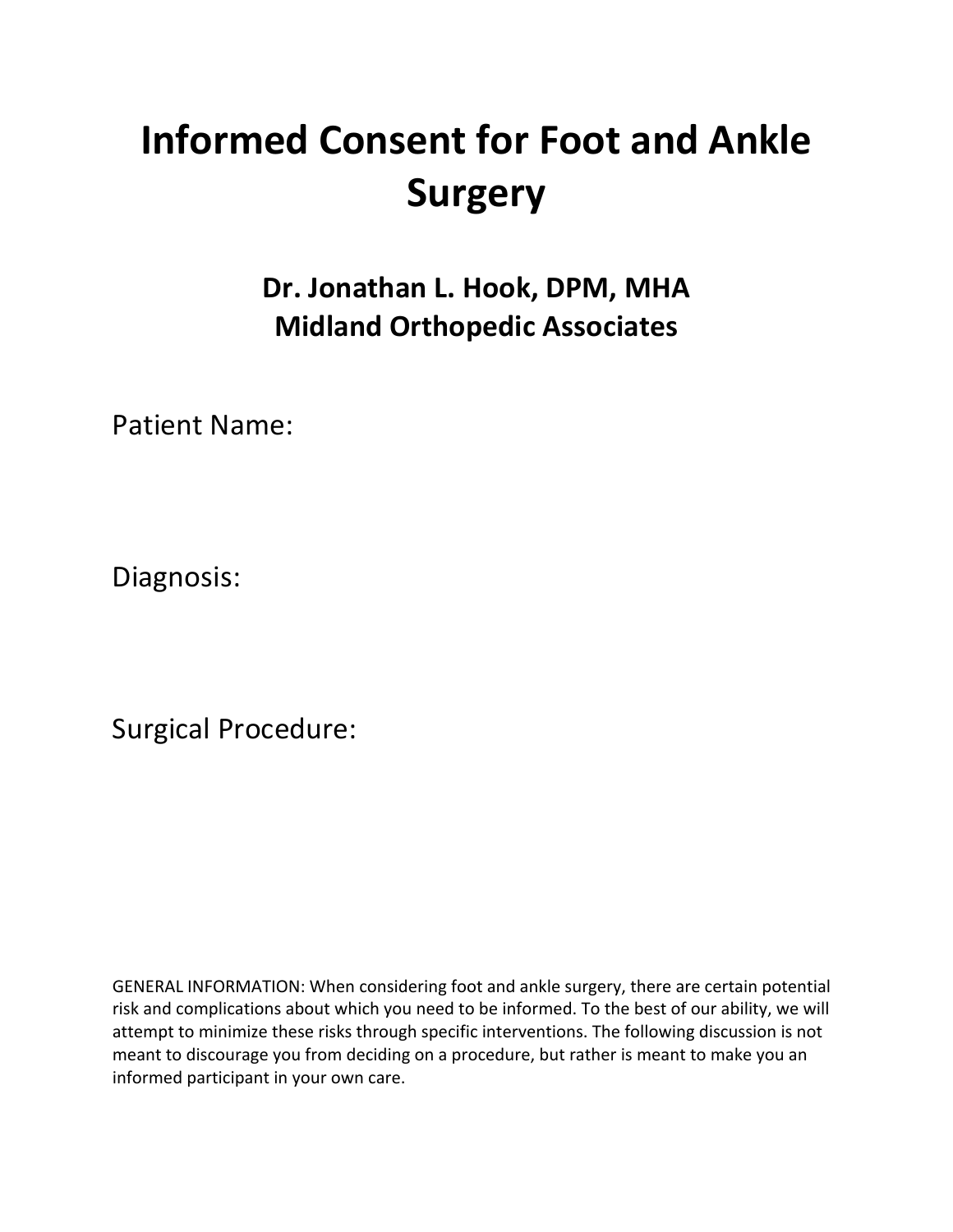#### **MATERIAL RISKS OF OPERATION**

Infection: Any time an incision is made, there is a potential for bacteria to settle in the wound and around hardware. Most infections can be managed with local wound care and oral antibiotics. In rare cases, it may require further surgery, removal of hardware and/ or intravenous antibiotic treatment.

Deep Vein Thrombosis: Anytime a patient is inactive for a prolonged time, there is a risk that a blood clot may develop. This typically manifests itself by a tender, warm, swollen calf. However, blood clots can be silent. A blood clot can break free from the leg veins and travel to the lung or brain. This is a serious complication and can cause death. If indeed venous thrombosis (blood clot) is diagnosed, you will need to be maintained on prolonged anti-coagulation for weeks to months. Various preventative measures are used, including special stockings, boots and occasionally blood thinners to prevent blood clots.

Myocardial Infarction/Stroke: During the course of any operation and in the rehabilitation phase following operation, you are experiencing increased stress levels and the increased chance of developing a myocardial infarction (heart attack) or a stroke. There are serious complications that can cause death. You may be evaluated pre-operatively by an internal medicine doctor to help limit this risk.

Confusion: You understand that with surgery and post-operative recovery comes the chance for experiencing temporary confusion and/or disorientation.

Continued Pain: A main goal of most surgeries is the reduction of foot or ankle pain. Although this is the goal of surgery, there are some patients who will have continued pain despite having surgery. It is necessary for the patient to understand that this may occur despite efforts of both the patient and the surgeon.

Non-Union: Some surgeries require the fusion of two or more bones together. Sometimes these fusions require the use of bone graft, either an autograft (from you) or an allograft (from a donor). The body may not support the growth of the two bones together and this is called a non-union. If this occurs, further surgery may become necessary. Smoking and other medical conditions can increase your risk of non-union, so it is very important that smoking be avoided.

Failure of the Implants: Some procedures require the use of screws and plates placed into the bone. The implants may become unstable or loose from mechanical stress at the junction between the implant and bone. When this occurs, further surgery may be necessary.

Nerve or Blood Vessel Damage: During or after surgery, nerves or blood vessels may be subject to pressure or damage resulting in numbness or weakness. This may or may not be permanent.

Wound and Incision Complications: You may develop marked scarring from the surgical incision as well as some numbness in the area of the incision. Occasionally wounds take several weeks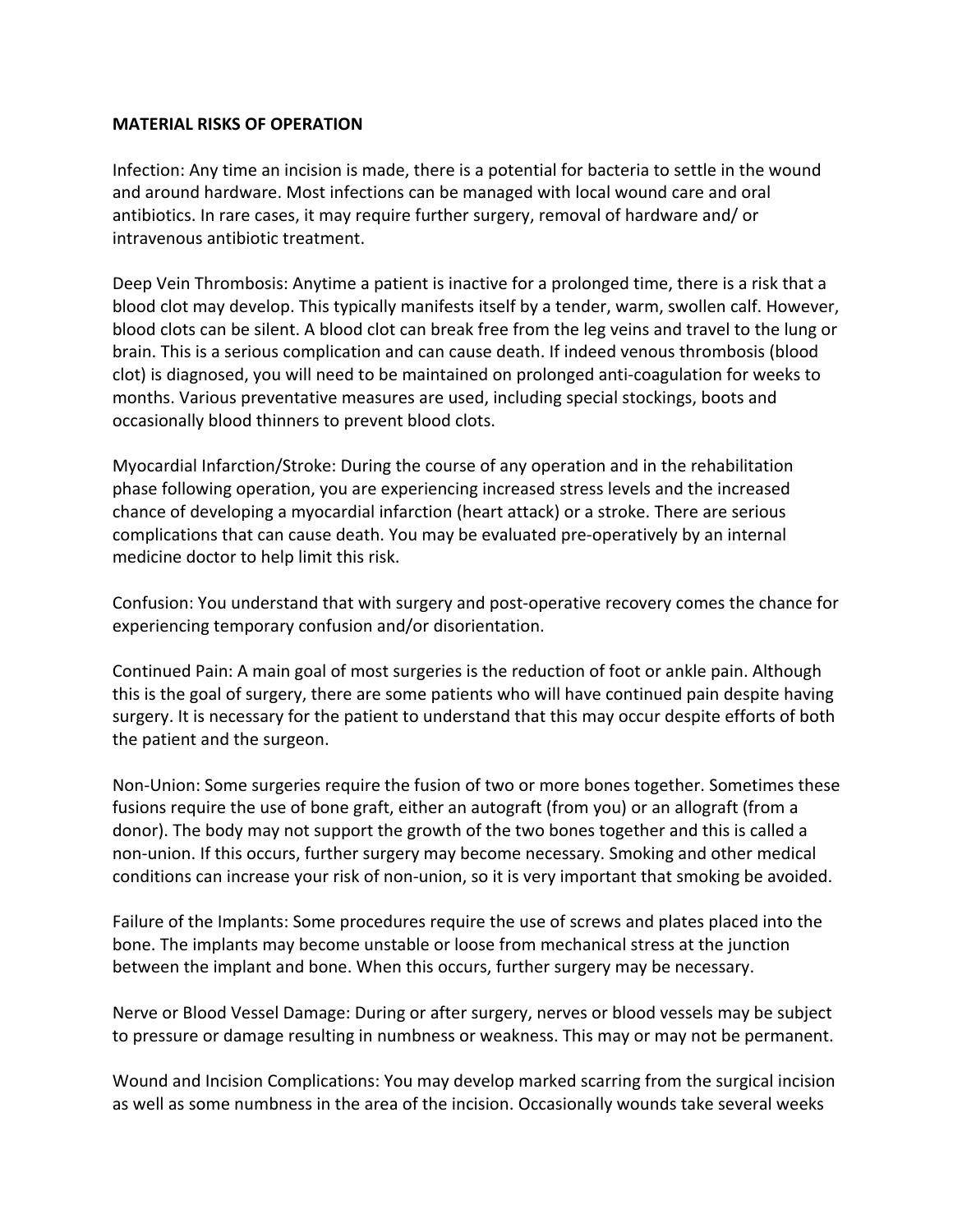or months to close and additional surgery may be required. Smoking and other medical conditions can increase your risk of delayed wound healing, so it is very important that smoking be avoided. In extremely rare circumstances, the wound can become serious enough that management by a plastic surgeon is necessary to help close and cover the wound.

Anesthetic Risk Factors: The risks associated with administration of anesthesia will be discussed with you by the anesthesiologist.

\_\_\_\_\_\_\_\_\_\_\_\_\_\_\_\_\_\_\_\_\_\_\_\_\_\_\_\_\_\_\_\_\_\_\_\_\_\_\_\_\_\_\_\_\_\_\_\_\_\_\_\_\_\_\_\_\_\_\_\_\_\_\_\_\_\_\_\_\_\_\_\_\_\_\_\_\_\_ \_\_\_\_\_\_\_\_\_\_\_\_\_\_\_\_\_\_\_\_\_\_\_\_\_\_\_\_\_\_\_\_\_\_\_\_\_\_\_\_\_\_\_\_\_\_\_\_\_\_\_\_\_\_\_\_\_\_\_\_\_\_\_\_\_\_\_\_\_\_\_\_\_\_\_\_\_\_ \_\_\_\_\_\_\_\_\_\_\_\_\_\_\_\_\_\_\_\_\_\_\_\_\_\_\_\_\_\_\_\_\_\_\_\_\_\_\_\_\_\_\_\_\_\_\_\_\_\_\_\_\_\_\_\_\_\_\_\_\_\_\_\_\_\_\_\_\_\_\_\_\_\_\_\_\_\_ \_\_\_\_\_\_\_\_\_\_\_\_\_\_\_\_\_\_\_\_\_\_\_\_\_\_\_\_\_\_\_\_\_\_\_\_\_\_\_\_\_\_\_\_\_\_\_\_\_\_\_\_\_\_\_\_\_\_\_\_\_\_\_\_\_\_\_\_\_\_\_\_\_\_\_\_\_\_

Other Risks Specific to your Surgery:

\_\_\_\_\_\_\_\_\_\_\_\_\_\_\_\_\_\_\_\_\_\_\_\_\_\_\_\_\_\_

**ALTERNATIVES TO SURGERY**

Surgical and nonsurgical alternatives to the recommended operation have been discussed with me. Included in these alternatives were: (1) therapy and observation (2) medication (3) injections (4) changes in job or activity level (5) orthotics or wider shoes (6) do nothing.

# **EXPECTATION OF OUTCOME**

The expected result of the planned operation is decreased pain and improve function.

I have been explained the diagnosis, the basis for this diagnosis, the treatment options that are available, and the surgical procedure that is under consideration. I understand the nature of the surgical procedure. I understand that the decision for surgery is an elective decision and it is for me to decide whether to proceed with surgery. I understand there is no emergency condition or other reason that requires or demands surgery to be performed. Alternatives to surgery, and the implications and outcomes of non-surgical options were explained to me. I clearly understand the rehabilitation protocol and the risks, benefits, and alternatives. I also understand the potential complications that were discussed with me. It is made clear and I do understand that these complications are not an all-inclusive list, and unexpected complications other than these discussed can also occur.

I have been given an opportunity to ask questions related to the recommended treatment and procedure and every opportunity has been made available to me to ask any questions and clarify any doubts with regards to the treatment.

I understand that the diagnosis is based within a reasonable degree of medical certainty and to the doctor's best ability based on a combination of medical history, clinical examination findings, and diagnostic tests. While this is based on a reasonable degree of medical certainty and the doctor's best ability, I do understand that there could be a difference in the surgical findings from the diagnosis made and there is no certainty or guarantee as far as the diagnosis itself.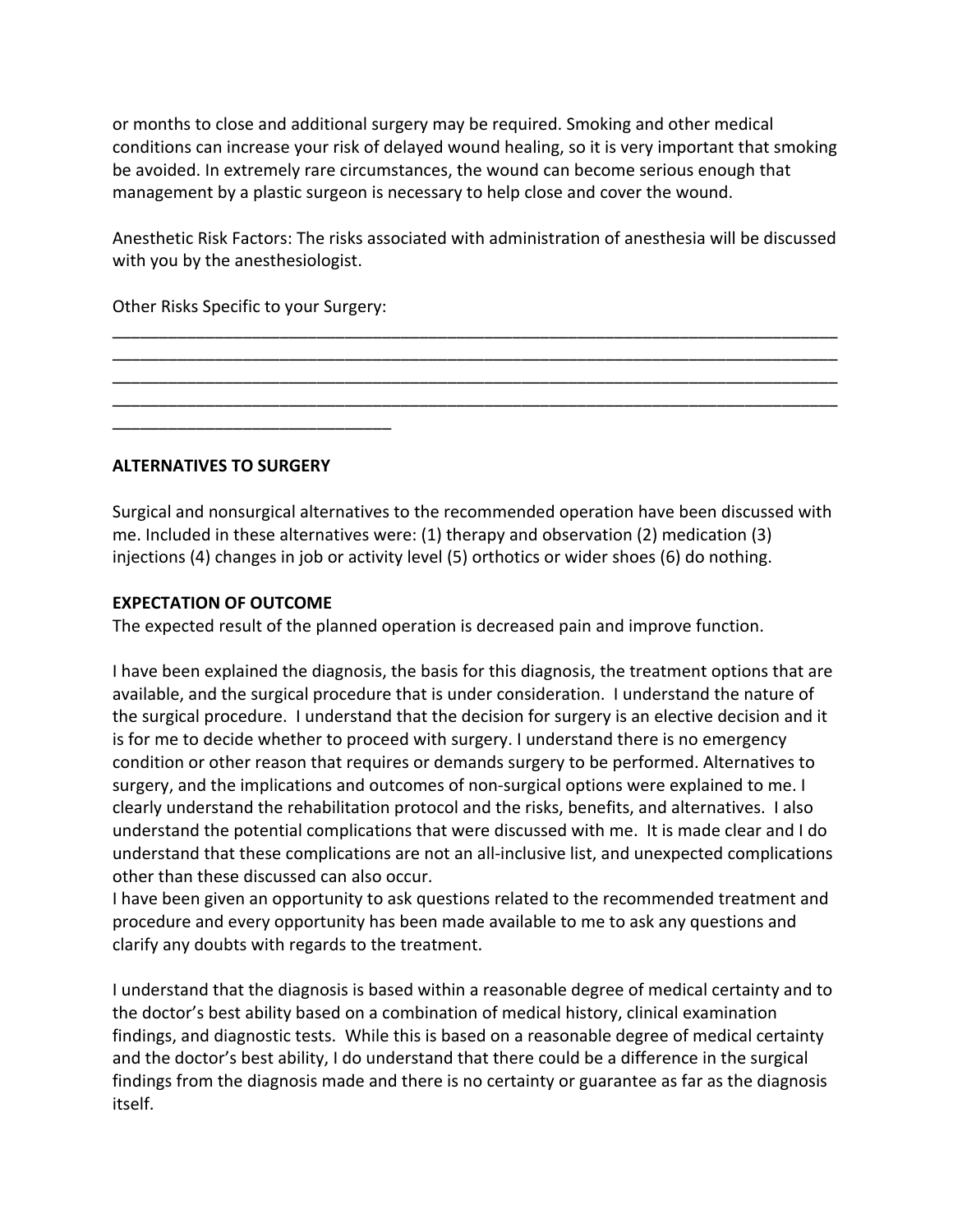As a consequence of the above and based on surgical findings or surgical circumstances, I understand that it is possible, that some or all of the procedures discussed may not be possible and may not be performed at the time of my surgery. I also understand that some additional procedures beyond those that were discussed may need to be performed and informed consent was provided for this, and I do consent for both the situations where some or all of the procedures discussed could not be performed. I do consent for any required additional procedures as are deemed necessary based on surgical findings and circumstances

It is my understanding that assistance during surgery is necessary, and I authorize and permit for the use of assistance in the form of physician assistants, surgical assistants, residentphysicians and other surgeons, as are required for a successful outcome on performance of the case.

I understand that preoperative laboratory studies have been ordered in an effort to facilitate medical evaluation and clearance by my medical/primary care physician. I do understand that the podiatric surgeon's expertise does not extend to evaluation and management of these medical conditions or laboratory studies, and I acknowledge and fully understand that these laboratory studies are being ordered to facilitate my medical clearance by my medical/primary care physician, and I will follow up for these laboratory studies with my medical/primary care physician.

I understand all of these and I acknowledge that I have been provided an opportunity to clarify any questions or doubts that I have with regards to all the above and provide informed consent for surgical intervention as discussed.

**PATIENT:** I understand the risks, benefits, and alternatives to the proposed operation, procedure, or treatment. I consent to the operation, procedure, or treatment to be performed.

Printed name of patient

Signature of patient **Date/Time** 

**WITNESS:** The patient appears to understand the material covered in the consent forms and signed this form on the date indicated.

Printed name of witness

Signature of witness **Date Account Contract Contract Contract Contract Contract Contract Contract Contract Contract Contract Contract Contract Contract Contract Contract Contract Contract Contract Contract Contract Contrac**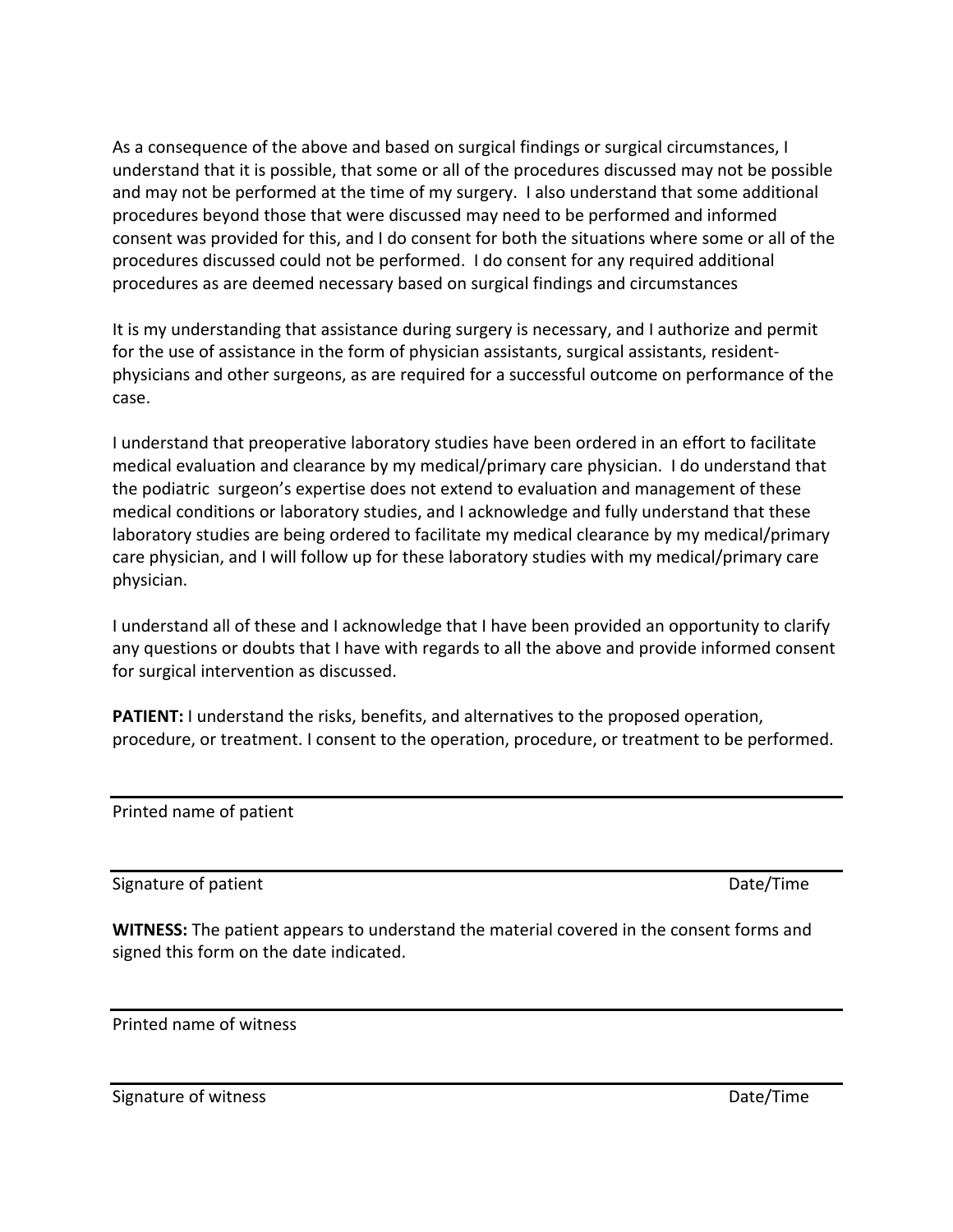# Pre-Operative Instructions

**Dr. Jonathan L. Hook, DPM, MHA** 

Midland Orthopedic Associates

#### **Pre-Operative Hygiene Instructions:**

- The day before your procedure:
	- o Scrub your feet 3 times with soap, use a washcloth and be vigorous.
	- o Trim toenails and clean under toenails scrub them with a firm brush (an old toothbrush will work nicely)
- Bathe or shower the morning of or the evening before your procedure.

# **General Pre-Operative Information:**

- Do not eat or drink anything after the midnight before your procedure.
- Dress comfortably the day of surgery.
- Arrange for transportation on the day of surgery. Do not drive yourself. You must bring a responsible adult with you to drive you home the day of your procedure.

**Please call the office if you do not understand any of these instructions, need clarification, or have any questions/concerns. During business hours please call (312) 842-4600. An answering service is available 24/7.**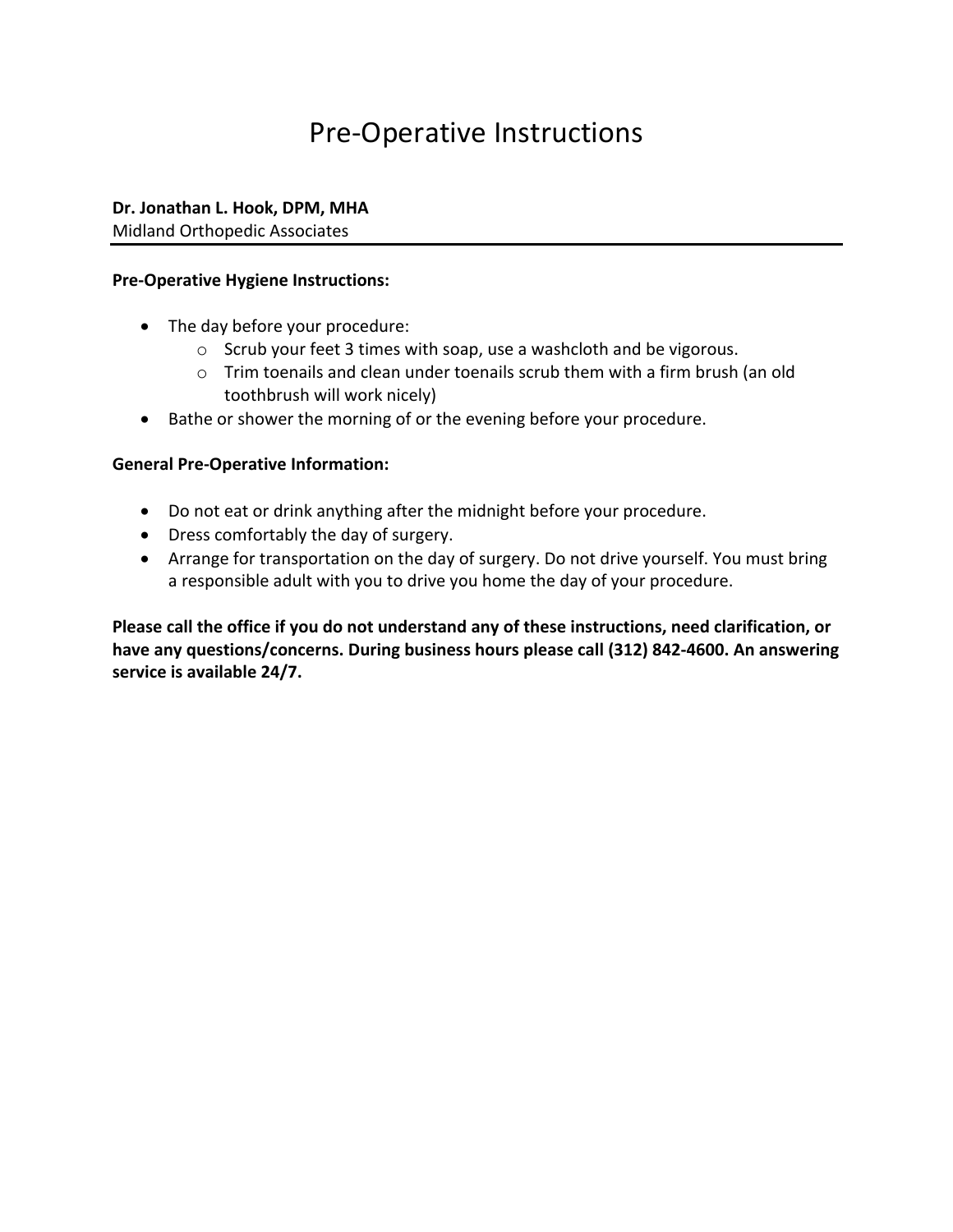# Post-Operative Instructions

#### **Dr. Jonathan L. Hook, DPM, MHA**

Midland Orthopedic Associates

#### **General Information:**

- Do not sign any legal papers or make any legal decisions for 48 hours after surgery.
- Do not drink anything containing alcohol for at least 48 hours after surgery or while taking any pain medication.
- It is illegal to drive or operate machinery while in any surgical shoe, cast, splint, or CAM walker boot.

# **Ice/Cryotherapy:**

- Ice may be applied behind the knee to cool the blood going to the foot and ankle.
- Do not apply either the ice packs or cooling device directly to your skin.

#### **Surgical Dressing:**

- If pain/pressure persist in the foot and ankle you may remove the outer Ace bandage, then reapply more loosely over the sterile gauze dressing
- Keep dressing, splint, or cast clean and dry until follow-up appointment
- Call the office immediately if the dressing gets wet

# **Normal Symptoms and Findings After Surgery:**

- Pain and warmth is normal.
- Bloody drainage and limited areas of numbness may be present around incisions.
- Bruising and swelling in the toes may occur.
- Low grade temperature (less than 100.5 degrees F) is common after surgery.
- Deep breathing exercises are helpful.

# **You Should Call the Office Immediately if You Notice Any of the Following:**

- Fever of greater than 101 degrees F and/or chills
- Persistent uncomfortable warmth or redness around the dressing
- Persistent unbearable pain
- Nausea and/or vomiting
- Pain, redness, or swelling in one or both legs
- Chest pain, calf pain, shortness of breath, or coughing

**Please call the office if you do not understand any of these instructions, need clarification, or have any questions/concerns. During business hours please call (312) 842-4600. An answering service is available 24/7.**